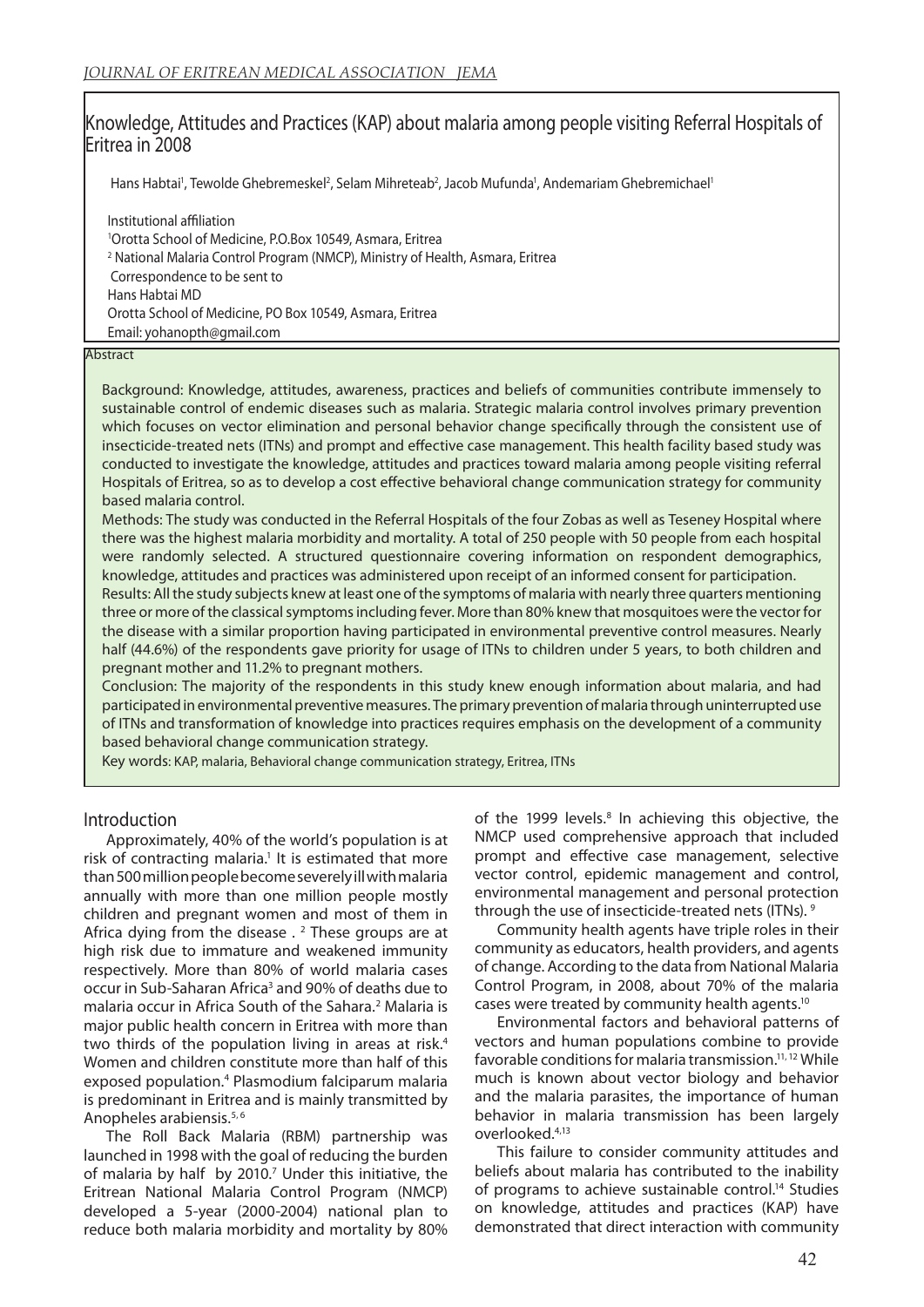plays an important role in circumventing malaria spread.<sup>15,16</sup> Knowledge, beliefs and practices of the population must be taken into account in the design of interventions against malaria transmission.17 Development of appropriate health education promotion message depends on analysis of knowledge, attitudes and behaviors of the affected community.18

# Methods and Materials

Study area and population: Geographically Eritrea is divided into six Zobas or administrative Zones (Maekel, Southern Red Sea, Anseba, Debub, Gash Barka and Northern Red Sea). Epidemiologically it is divided into three distinct strata, all prone to sporadic malaria epidemics: Coastal plains with altitude from sea level to 1000m have minimal malaria transmission due to poor precipitations, Western lowlands between700 and 1500m above sea level where malaria is highly seasonal and highlands with altitude of 1500m and above sea level generally are free of malaria. The main malaria transmission seasons in Eritrea are September to November for central, southern, western lowlands and January to March for coastal plains. Four zobas Anseba, Debub, Gash Barka and Northern Red Sea have the highest risk for contracting malaria, representing 67% of the population and almost 80% of the landmass. Eritrea is inhabited by more than 13 different species of anopheline mosquitoes but the main malaria transmitting mosquito is Anopheles arabiensis and Falciparum malaria is the predominant parasite. Inoculation rates have high seasonal variability, with peak inoculation rates during the rainy season and minimal or no transmission during the dry season  $4.9$ .

The objective of increasing awareness is aimed at promoting attitudes that encourage health service seeking behaviour and to increase community participation in malaria control and preventive activities thus empowering the community to determine their own destiny.<sup>18</sup> The study was conducted between July and September 2008 in four of the six Zobas Referral Hospitals and Teseney hospital where malaria morbidity and mortality was the highest. These Zoba referral hospitals are in the highest malaria risk areas Barentu Referral hospital (Gash Barka), Keren Referral Hospital (Anseba), Mendefera Referral Hospital (Debub) and Ghindae Referral Hospital (Northern Red Sea).

Study design: The study was descriptive crosssectional study. A structured questionnaire was used covering questions on socio-demographic data, knowledge on transmissibility, preventive measures on malaria, availability of integrated mosquito nets and health seeking behavior of the patients.

Sampling: The study was conducted in four of Zoba referral hospitals and Teseney hospital where there was the highest rate of malaria morbidity and mortality. A total of 250 people composed of 50 people from each hospital attendants were randomly selected, between July and September 2008 which is the peak malaria transmission season in Eritrea. The target population was all people above 15 years of

age who came to these hospitals, from the inpatient and outpatient departments either as a patient or accompanying patient / child care taker.

Data analysis: All data were entered and analyzed using the statistical software (Epi info). Analyses of the outcome of variables were performed excluding nonresponders or missing data points, therefore only valid percentages of the responses were accepted with a total number of 249 respondents.

# Results

# Respondents' Identifications

A total of 250 people were interviewed. Due to incompleteness of the data set, one was excluded, the valid sample was 249. Fifty people from each of the three Zobas (Northern Red Sea, Zoba Debub, and Zoba Anseba) and 50 from Teseney, 50 from Barentu (Zoba Gash Barka) were enrolled. Forty six percent of the respondents were females. The sample was disaggregated by religion as follows: 47.4% Moslem, 45.8% Orthodox, 4.8% Catholic and 2% Protestant. Ethnically respondents were distributed as follows; Tigrigna 51.4%, Tigre 27.7%, Saho 8%, Bilen 8%, Kunama 2.4%, Nara 1.6% and Hidarb 0.8%. More than one third of the subjects had completed primary school education (37.3%) followed by those who did not attend any formal education (35.7%) then those with secondary education (16.1%) and least those who attained grades higher than 12th grade (4.8%).

### Knowledge on clinical manifestation, mode of transmission and Care-seeking behavior

Out of the 249 respondents 93.6% had been ill with fever in their life time and 92.8% of the total respondents had sought medical advice in different health services. Health facilities (hospitals, health centres, health stations, clinics) were found to be the most commonly used treatment source (81.8%) for most of the respondents followed by pharmacies (11.25%) and finally the community health agents (6.9%). Out of those who sought medical help, one third asked for help on the same day of feeling sick, slightly more than one third on the next day and slightly less than one third three days or later.

With regard to malaria transmission, 85% of the respondents indicated that the mosquito bite was the mode of malaria transmission. The remainder identified house fly (6.4%), marsh area (2.8%), drinking dirty water (1.6%), and blood transfusion (1.6%) as the mode of transmission. Only 2% did not identify any mechanism for malaria transmission.

More than 90% of the respondents mentioned fever as one of the classical symptoms of malaria; fever, chills, sweating, arthralgia, headache, vomiting, loss of appetite (Table 1).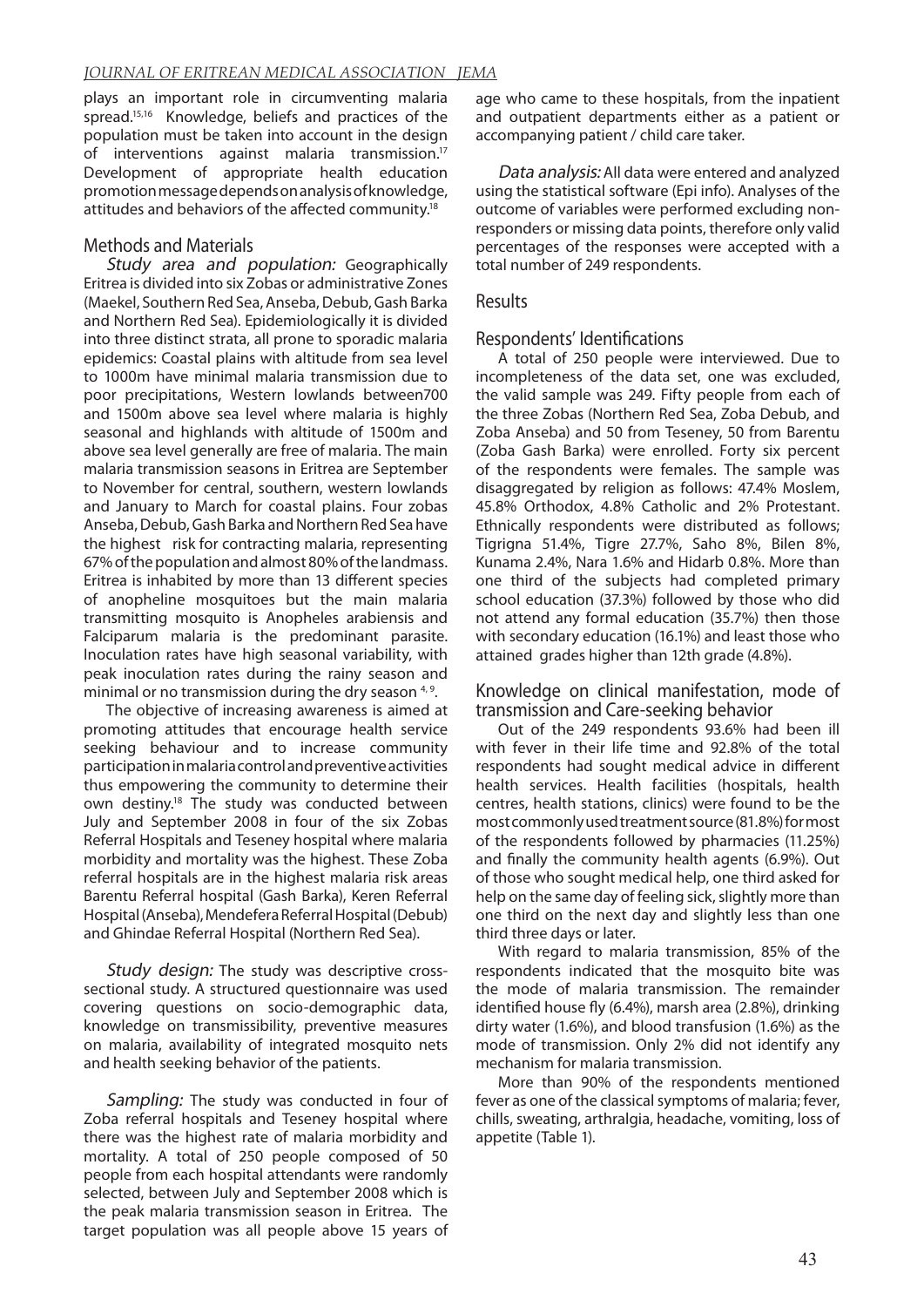Table1: Knowledge of the clinical manifestation of malaria

| Symptom of malaria                            | Frequency | Percent |
|-----------------------------------------------|-----------|---------|
| Fever                                         | 19        | 7.6%    |
| Fever+ One of the other symptoms              | 21        | 8.4%    |
| Fever+ two of the other symptoms              | 15        | 6%      |
| Fever+ three or more of the other<br>symptoms | 180       | 72.3%   |
| One of the other symptoms with<br>out fever   | 14        | 5.6%    |

Knowledge and practices regarding malaria causation, prevention and control

From the total respondents, 80% owned at least one bed net, one third of the mosquito nets were long lasting. The reasons for not having ITNs were, 30% could not afford the cost and 18% did not want it. Each house hold owned an average of 3 bed nets. More than 95% knew ITNs prevented malaria and that malaria was a serious illness. Two percent did not know any preventive measure for malaria.

In this study 190 (80.3%) of the ITNs had been impregnated after they had been bought, with three quarters of them done within the previous month. One quarter of the study subjects had not re-impregnated their ITNs. The reasons cited were owners were not present during the impregnation time (60%), and 20% said they were not informed of the time of impregnation and the rest had transport problems.

In this study 40.2% mentioned pregnant mothers and children under 5 year as a priority groups 44.6% only children and 11.2% cited that pregnant mothers and the remaining 4% did not know whom to prioritize. Almost half (48.6%) of the sample responded that malaria control should be done by governmental agents plus the public, followed by less than 20% was cited that governmental agents plus the public and individuals (Table 2).

| Table 2: Responsibility for malaria control |           |         |  |
|---------------------------------------------|-----------|---------|--|
| Responsible body                            | Frequency | Percent |  |
| Government only                             | 36        | 14.5%   |  |
| Government plus Public                      | 121       | 48.6%   |  |
| The above plus Individual                   | 45        | 18.1%   |  |
| NGO, Government, Public                     | 41        | 16.5%   |  |
| Do not know                                 | 6         | 2.4%    |  |
| Total                                       | 249       | 100%    |  |

Environmental measures in malaria control

In this study 86.3% of the respondents participated in environmental measures to control malaria. Three

quarters of the respondents knew more than three measures (filling/ clearing/ draining/ levelling of the breeding sites), 4.8% one, 8% two and the rest 12% did not know any environmental preventive measure. In 95.2% of the study group, dirty stagnant water was mentioned to be the place of vector breeding site 2.8% clean water and 2% did not know the breeding site of mosquito.

## Discussion

The objective of the national malaria control programme (NMCP) of Eritrea is to reduce morbidity and mortality due to malaria to a level that it is no longer a public health problem in the country.<sup>9</sup> Key success factors for this goal are; clear knowledge on the clinical manifestation of malaria and early care seeking behavior. Positive health seeking behavior is critical in successful case management. The objective of this study was to investigate the knowledge, attitudes and practices of the community toward malaria in referral hospitals of Eritrea, so as to develop a cost effective behavioral change community strategy for community based malaria control. Knowledge of clinical manifestations, mode of transmission and causation of malaria is satisfactory. However, the practice especially use of mosquito bed nets, knowledge of environmental measures were lower than the knowledge and need to be systematically strengthened.

This study demonstrated that knowledge of clinical manifestations of malaria and its preventive measures were very high among the attendants of these referral hospitals compared to other African countries.<sup>16,19</sup> This increased awareness of these clinical features of malaria might be due to increased access to mass media and health education by the community health agents.<sup>7,9</sup> In addition the urban nature of the sample might also contribute to this observation as it has been shown in other studies that health seeking behavior is high in urban than rural settings.

In order to have effective management of malaria, favorable treatment seeking behavior is critical. This link between the care giver and seeker is a key success factor in the reduction of morbidity and mortality due to malaria. The level of health care seeking behavior was very high in comparison to the finding in same area in 2004.<sup>7,9</sup> These observations are similar to the findings from other studies from the African Region.19 This could be correlated with their increased knowledge of malaria.

ITNs were found to be effective tool for the prevention of morbidity and mortality caused by malaria and other vector borne diseases.<sup>18</sup> A recent technological advance in the development of ITNs is the introduction of long lasting insecticide impregnated nets (LLINs) which simplify the strategy by reducing the need for re-treatment.<sup>18</sup> The use of ITNs, has contributed to most of the reduction in malaria morbidity and mortality.  $7, 9$  Some studies have indicated that preventive measures used by the community were related to the awareness about modes of transmission of malaria.11, 15

Nearly all of the subjects knew that mosquito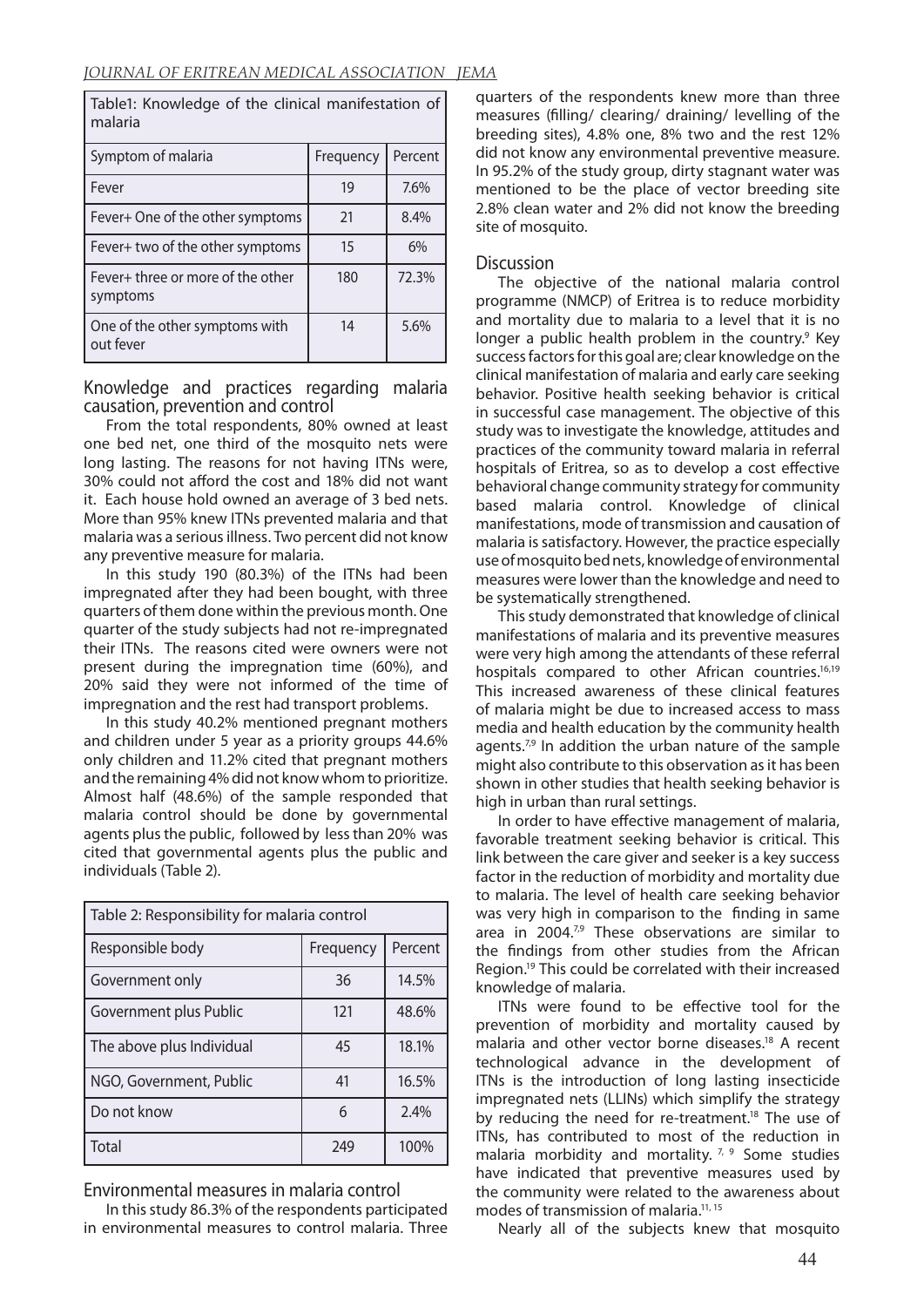bite was the mode of transmission of malaria. This demonstrated high level of knowledge on causation of malaria. This was very high in comparison to findings from other malaria endemic countries.<sup>19</sup> A few respondents mentioned unlikely mechanisms of transmission, such as housefly, marsh area, drinking dirty water and blood transfusion. Marsh area and drinking dirty water were probably mentioned because people who live in these areas contracted malaria, because these areas are ideal malaria vector habitats. Although a very high proportion of respondents knew that the mosquito was a vector for malaria, some respondents still did not use ITNs, a finding that was reported in studies from other African countries.18, 19

In this study, the proportion of households who owned more than 3 ITNs was higher than that of 2004 in the same population of Eritrean an observation which could be attributed to higher level of knowledge and awareness of the importance of  $ITNs^{7,9}$ . Greater knowledge about malaria causation, symptoms and prevention does not necessary translate into improved practice of preventive measures. This area of transforming knowledge into favorable practices albeit difficult is an important target for health education in Eritrea.

Young children and pregnant women are at high risk of contracting symptomatic malaria as a result of immature and weakened immunity respectively.<sup>1</sup> One important finding of this study is high rate of usage of mosquito nets by children and pregnant mothers in comparison to that of 2004 in Eritrea and other African countries. 7, 9

Environmental vector control through elimination of the vector habitat at an early stage is an important primary preventive measure for malaria. The relative large water collection tends to be reservoirs for the vector during the dry season. In this study, there was remarkable improvement in knowledge on vector breeding site, environmental preventive measures and community participation compared to 2004.<sup>7,11</sup> Increased knowledge of environmental preventive measures and vector breeding site does not always translate into increased community participation, an observation reflected in this study.

Communities are involved in the control of malaria in various aspects, as in environmental management by eliminating mosquito breeding sites through filling and draining stagnant water, in ITNs re-impregnation and malaria case management through trained community health agents.20 Even though data from NMCP show near 70% of case are treated by community health agents,  $9$  in this study less than 10% of the study subject visit CHAs. This could be due to the urban nature of the sample where health facilities are accessible and CHAs play a minimal role.

## Conclusion and recommendations

Based on the findings from this study it can be concluded that the subjects were familiar with the symptoms of malaria, mode of transmission, environmental measures in malaria control and utilization of ITNs. Participation level was relatively lower than their knowledge and awareness. It can be recommended that increasing utilization of preventive measures such as ITNs, informing the community of the timing of ITNs for re-impregnation and increasing their participation in environmental malaria control measures could collectively consolidate the gains made in malaria control in Eritrea.

#### References

- 1. World Health Organization (WHO).May, 2007.
- 2. Joel G, Martin S, and Anne M. Conquering the Intolerable Burden of Malaria: What's New, What's Needed? Am J Trop Med Hyg 2004; 1-15.
- 3. Lessons learned in home management of malaria WHO. 2007.
- 4. Shililu J, Ghebremeskel T, Seulu F, Mengistu S, Fekadu H, Zerom M, Ghebregziabiher A, Sintasath D, Bretas G, Mbogo C, Githure J, Brantly E, Novak R, Beier JC. Larval habitat diversity and ecology of Anopheline larvae in Eritrea. Med J Entomol 2003, 40: 921–929.
- 5. M. Waka. Native plants as Repellents Against malaria Mosquitoes. ACTA Universitatis Agriculturae Sueciae. Doctoral thesis No. 2005:60.
- Josephat S, Ghebremeskel T, Mengistu S, Fekadu H, Zerom M, Mbogo C, Githure J, Brantly ENovak R, Beier JC. Distribution of Anopheline mosquitoes in Eritrea. Am J Trop Med Hyg 2003, 69: 295-302?
- 7. National Malaria Control Programme (Ministry of Health State of Eritrea). Evaluation report of five years strategic plan, 2000-2004. 2004.
- 8. Peter M, Gebremeskel T, Goitom M, Jacob M. A steep decline of malaria morbidity and mortality trends in Eritrea between 2000 and 2004: the effect of combination of control methods. Malaria Journal 2006; 5:33.
- 9. National Malaria Control Programme (Ministry of Health State of Eritrea). Annual report, 2008.
- 10. Donde S, Charles M, Eleuther M, Honorati Ma, Abdulatif, Yahya M, Conrad M, Harun K and Graham R. Care-seeking patterns for fatal malaria in Tanzania. Malaria Journal 2004; 3:27.
- 11. Nieto T, Mendez F, carrasquilla G. Knowledge, beliefs and practices relavant fore malaria control in an endemic urban area of the Colombain Pacific. J Travel Med 2004; 3-8.
- 12. Panda R. Kanhekar LJ, Jain DC. Knowledge, attitude and practices toward malaria in rural tribal communities of South Bastar district to Madya Pradesh Southeast Asian. J Trop Med public health 1998; 546-9.
- 13. Kengeya JF, Seeley JA, Kajura-Bajenja E, Kabunga E, Mubiru E, Sembajja F, Mulder DW. Recognition, treatment seeking behavior and perception of cause of malaria among rural women in Uganda. Acta Trop1994; 267-73.
- 14. Padmawati T, Arati R and M.S. Malhotra. Knowledge, awareness and practices towards malaria in communities of rural, semi-rural and bordering areas of east Delhi (India). J Vect Borne Dis 2005, 0–35.
- 15. Natalie D, Benjamin C, Kirk D, Bobbi G, Natasha I, Sephen A and Robb D. Who sleeps under bed nets in Ghana? A doer/ non-doer analysis of malaria prevention behaviors. Malaria Journal 2006; 5:61.
- 16. Elfatinh M, Kamal H, Salah H, Eldirdieri S and Kahalid A. Treatment –seeking behavior for malaria in children under five years of age: Implication for home management in rural areas with high seasonal transmission in Sudan. Malaria Journal 2006; 5:60.
- 17. Jan K and Kara H. Costing the distribution of insecticide - treated nets: A review of cost and cost effectiveness studies to provide guidance on standardization of costing Methodology. Malaria Journal 2006; 5:37.